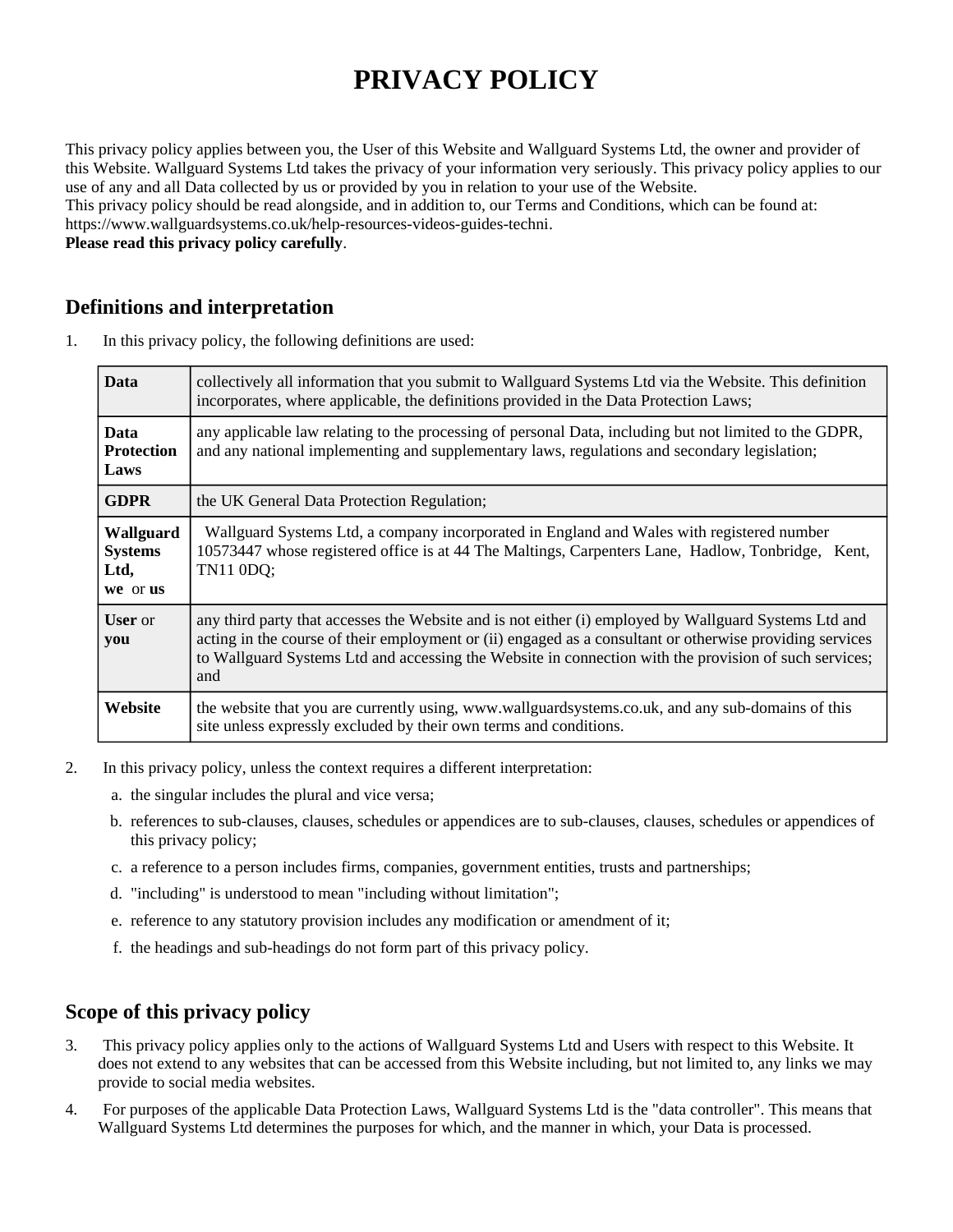# **Data collected**

5. We may collect the following Data, which includes personal Data, from you:

- a. name;
- b. job title;
- c. contact Information such as email addresses and telephone numbers;

in each case, in accordance with this privacy policy.

## **How we collect Data**

- 6. We collect Data in the following ways:
	- a. data is given to us by you ; and
	- b. data is collected automatically.

## **Data that is given to us by you**

- 7. Wallguard Systems Ltd will collect your Data in a number of ways, for example:
	- a. when you contact us through the Website, by telephone, post, e-mail or through any other means;
	- b. when you register with us and set up an account to receive our products/services;
	- c. when you complete surveys that we use for research purposes (although you are not obliged to respond to them);
	- d. when you make payments to us, through this Website or otherwise;
	- e. when you elect to receive marketing communications from us;
	- f. when you use our services;

in each case, in accordance with this privacy policy.

## **Data that is collected automatically**

- 8. To the extent that you access the Website, we will collect your Data automatically, for example:
	- a. we automatically collect some information about your visit to the Website. This information helps us to make improvements to Website content and navigation, and includes your IP address, the date, times and frequency with which you access the Website and the way you use and interact with its content.

## **Our use of Data**

- 9. Any or all of the above Data may be required by us from time to time in order to provide you with the best possible service and experience when using our Website. Specifically, Data may be used by us for the following reasons:
	- a. internal record keeping;
	- b. improvement of our products / services;
	- c. transmission by email of marketing materials that may be of interest to you;

in each case, in accordance with this privacy policy.

- 10. We may use your Data for the above purposes if we deem it necessary to do so for our legitimate interests. If you are not satisfied with this, you have the right to object in certain circumstances (see the section headed "Your rights" below).
- 11. For the delivery of direct marketing to you via e-mail, we'll need your consent, whether via an opt-in or soft-opt-in: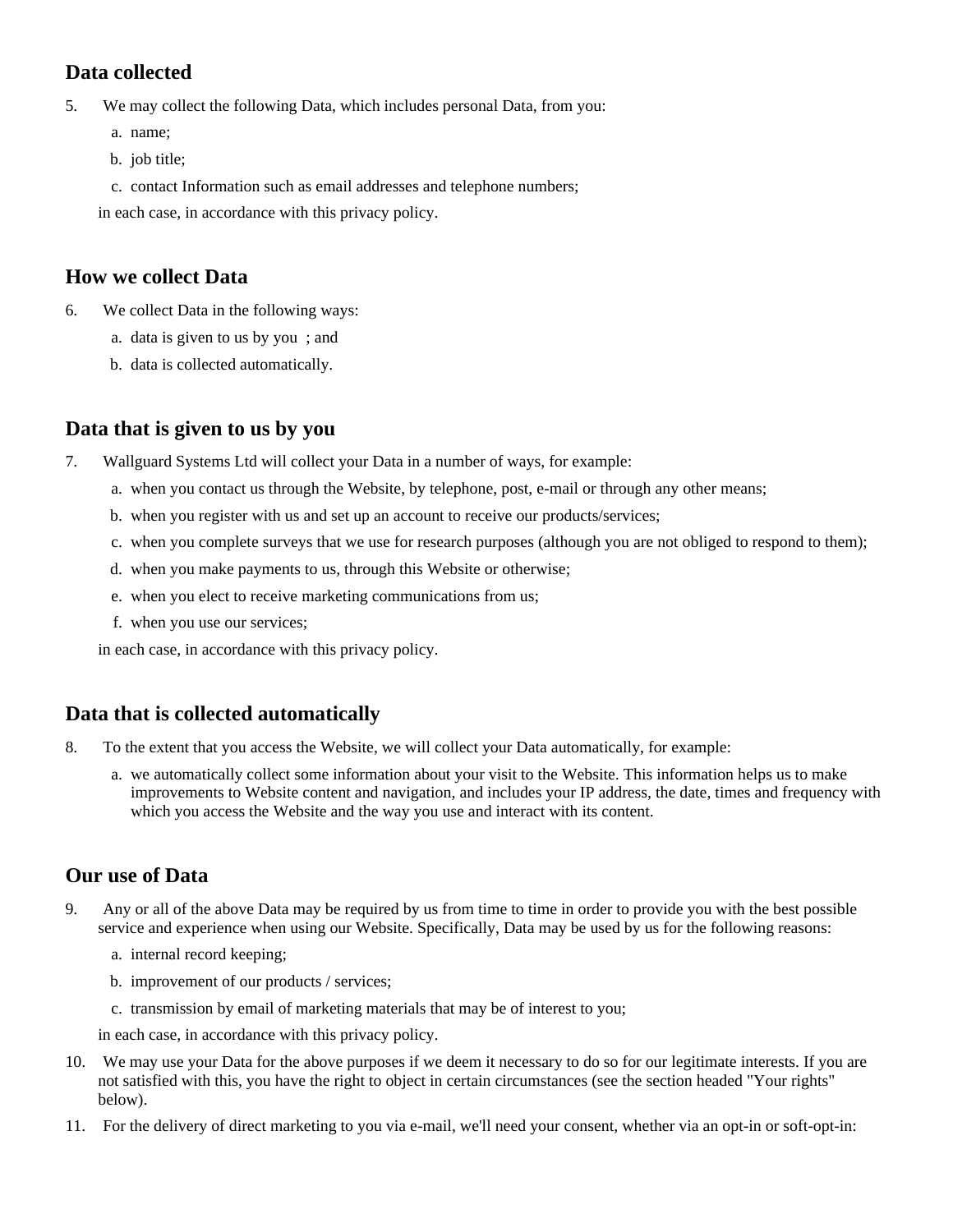- a. soft opt-in consent is a specific type of consent which applies when you have previously engaged with us (for example, you contact us to ask us for more details about a particular product/service, and we are marketing similar products/services). Under "soft opt-in" consent, we will take your consent as given unless you opt-out.
- b. for other types of e-marketing, we are required to obtain your explicit consent; that is, you need to take positive and affirmative action when consenting by, for example, checking a tick box that we'll provide.
- c. if you are not satisfied about our approach to marketing, you have the right to withdraw consent at any time. To find out how to withdraw your consent, see the section headed "Your rights" below.
- 12. When you register with us and set up an account to receive our services, the legal basis for this processing is the performance of a contract between you and us and/or taking steps, at your request, to enter into such a contract.

#### **Who we share Data with**

- 13. We may share your Data with the following groups of people for the following reasons:
	- a. our employees, agents and/or professional advisors to process orders and payments;

in each case, in accordance with this privacy policy.

#### **Keeping Data secure**

14. We will use technical and organisational measures to safeguard your Data, for example:

- a. access to your account is controlled by a password and a user name that is unique to you.
- b. we store your Data on secure servers.
- 15. Technical and organisational measures include measures to deal with any suspected data breach. If you suspect any misuse or loss or unauthorised access to your Data, please let us know immediately by contacting us via this e-mail address: info@wallguardsystems.co.uk.
- 16. If you want detailed information from Get Safe Online on how to protect your information and your computers and devices against fraud, identity theft, viruses and many other online problems, please visit www.getsafeonline.org. Get Safe Online is supported by HM Government and leading businesses.

#### **Data retention**

- 17. Unless a longer retention period is required or permitted by law, we will only hold your Data on our systems for the period necessary to fulfil the purposes outlined in this privacy policy or until you request that the Data be deleted.
- 18. Even if we delete your Data, it may persist on backup or archival media for legal, tax or regulatory purposes.

#### **Your rights**

- 19. You have the following rights in relation to your Data:
	- a. **Right to access** the right to request (i) copies of the information we hold about you at any time, or (ii) that we modify, update or delete such information. If we provide you with access to the information we hold about you, we will not charge you for this, unless your request is "manifestly unfounded or excessive." Where we are legally permitted to do so, we may refuse your request. If we refuse your request, we will tell you the reasons why.
	- b. **Right to correct** the right to have your Data rectified if it is inaccurate or incomplete.
	- c. **Right to erase** the right to request that we delete or remove your Data from our systems.
	- d. **Right to restrict our use of your Data** the right to "block" us from using your Data or limit the way in which we can use it.
	- e. **Right to data portability** the right to request that we move, copy or transfer your Data.
	- f. **Right to object** the right to object to our use of your Data including where we use it for our legitimate interests.